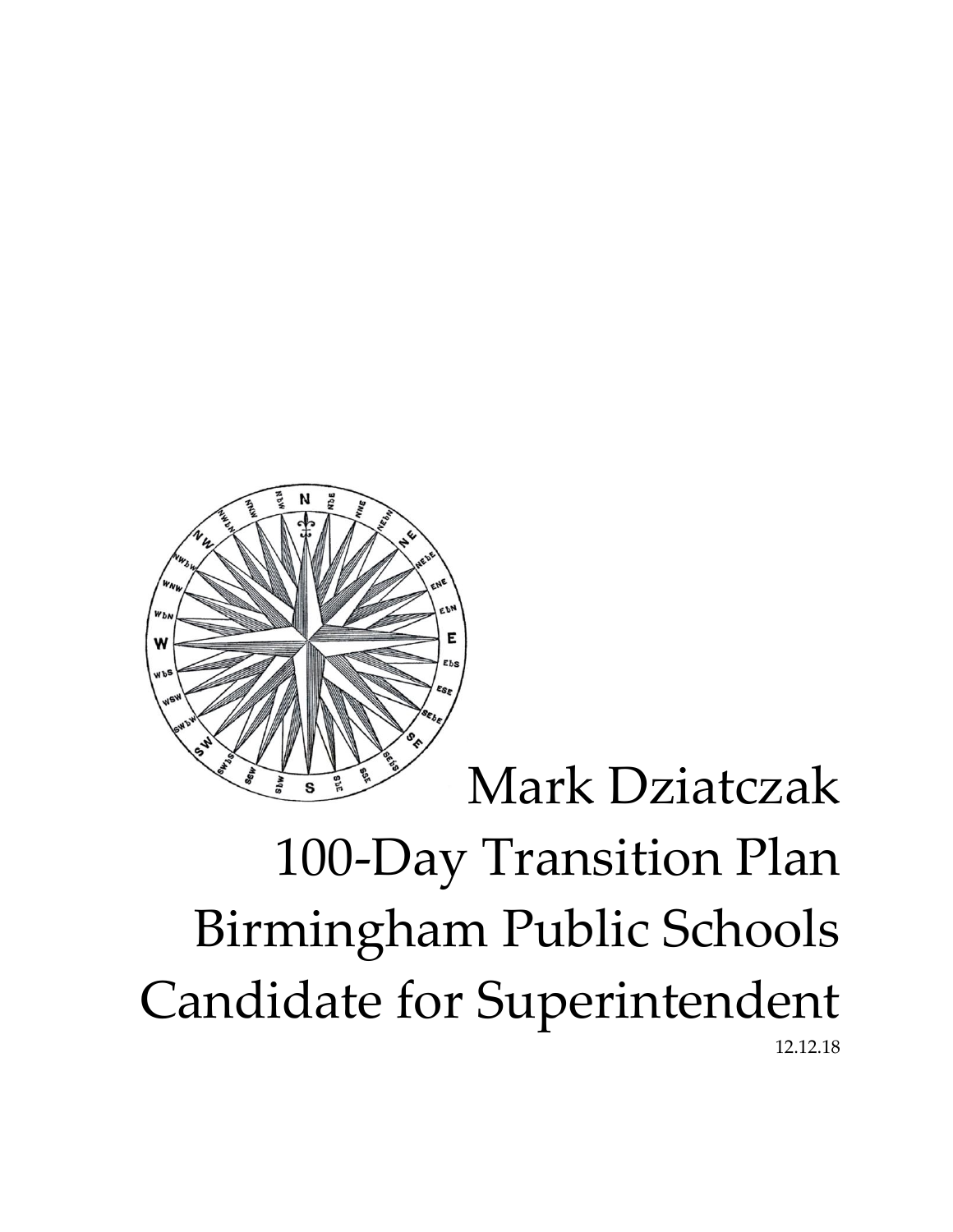### **BIRMINGHAM PUBLIC SCHOOLS**

*Inspiring all learners to positively impact their world.*

#### **Superintendent Dziatczak 100-Day Transition Plan for Birmingham Public Schools**

**INTRODUCTION:** The purpose of this 100-day transition plan is to outline the key professional actions leading to a successful transition from my current position as Deputy Superintendent for Teaching and Learning in Troy to the Superintendent of Birmingham Public Schools. According to Watkins (2013) in *The First 90 Days: Proven Strategies for Getting Up to Speed Faster and Smarter*, "Transitions into new roles are the most challenging times in the professional lives of leaders. Success or failure during the first few months is a strong predictor of overall success or failure in the job." It is my intention to hit the ground running from Day 1 of the establishment of my final transition plan and not stop until I have successfully achieved the elements of the plan by Day 100.

**COLLABORATION:** This 100-day transition plan is intended to serve as the first draft of an ambitious plan to ensure success during my first few months as Birmingham Public Schools Superintendent. While much time and care contributed to its development, it merely serves as a starting point from which to ensure that the students of Birmingham are well served by their new Superintendent. I welcome feedback from students, parents, staff, faculty, community members and Board of Education Trustees to ensure that my actions reflect the will of the Birmingham Public Schools community and are sharply focused on improving the learning communities across Birmingham.

**RESEARCH ORIENTATION:** Research into the performance of first-time superintendents versus experienced superintendents during their transition to a new superintendent role indicates that first-time superintendents can suffer from going too hard, too fast. Specifically, "Experienced superintendents devoted time to understanding the district context at the beginning of their terms, whereas first-time superintendents spent no time developing a broader perspective and immediately focused on operational matters." Lytle & Sanaghan (2008), *Creating a Transition Map for a New Superintendency*. My intention is to acknowledge this key finding in successfully transitioning to the Birmingham Public Schools Superintendent role and share this with colleagues and Board of Education Trustees in order to monitor and, if needed, moderate any potential, significant decisions impacting operations and procedures. I intend to go as slow as necessary in order to go fast, successfully.

Furthermore, during the development of this plan significant time and energy was placed into purposefully referencing research and best practice literature in both business/organization leadership and K-12 school leadership. My intentions are to utilize research and best practice not only during this important 100-day transition period but throughout the term of my career as the Birmingham Public Schools Superintendent. When we know better, we do better. "Leaders of companies which have been successful in minimizing the knowing-doing gap understand that their most important task is not necessarily to make strategic decisions… their task is to help build systems that facilitate transformation of knowledge into action in a smooth, reliable way." Pfeifer & Sutton (2000), *The Knowing-Doing Gap.* One of my long-term goals is to ensure that the Birmingham Public Schools District makes decisions collaboratively while incorporating research and best practice into thinking and action.

**"Effective leadership is putting first things first. Effective management is discipline, carrying it out**." Covey (1989), *The Seven Habits of Highly Effective People*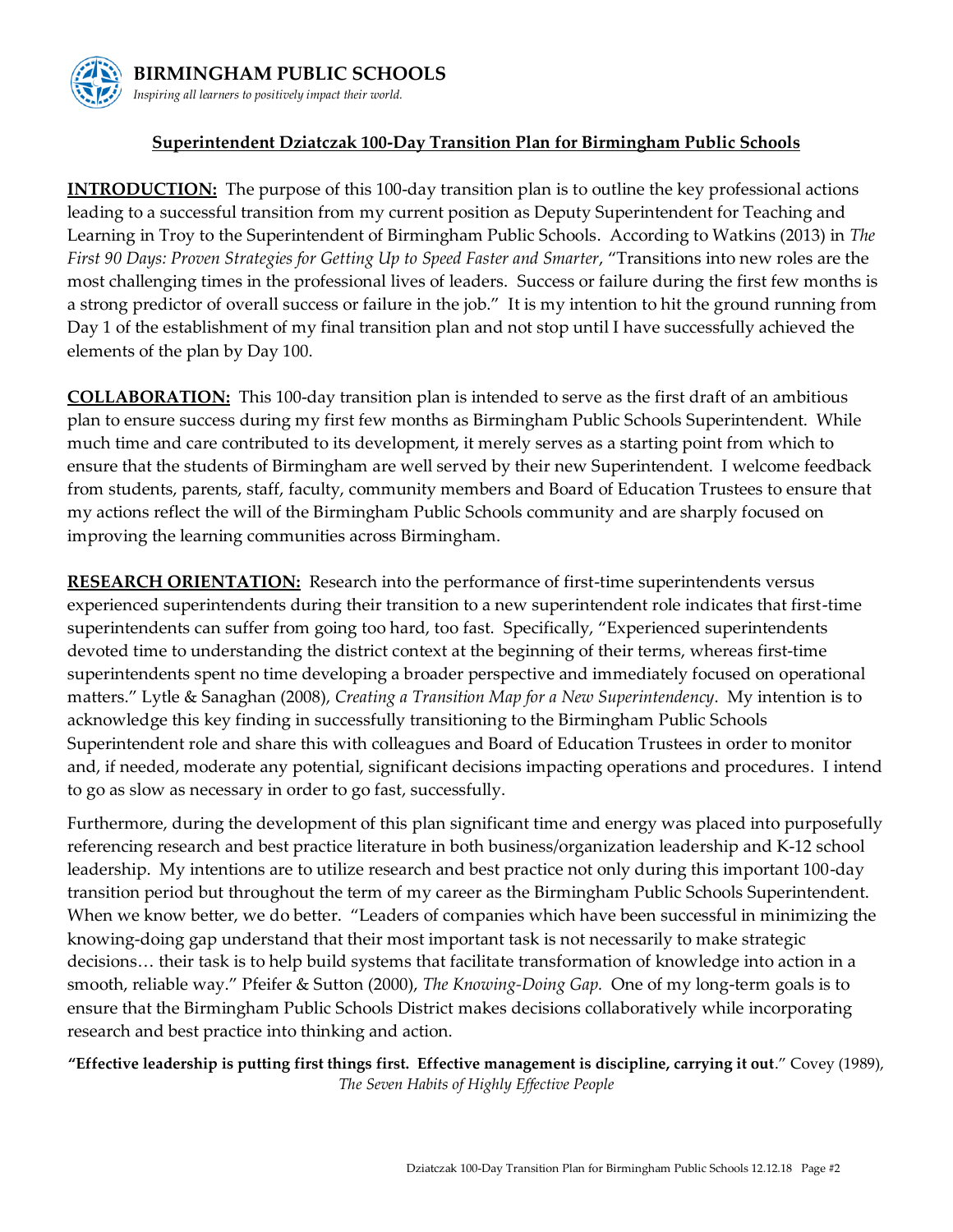

**STATEMENT OF COMMITMENT:** The Birmingham Public Schools community is committed to the achievement of learning for ALL children. It is the expectation of this community that every day in every classroom and in every school, students are greeted by the highest quality teachers who employ the best instructional practices exemplifying the highest standards for student achievement. When students struggle, as ALL naturally do, every parent expects that a teacher will help their child by utilizing researchbased interventions designed to improve student performance. It is expected that school leaders are transformational individuals who will listen to concerns from ALL in their learning communities, support the professional growth of ALL teachers and focus attention on ALL children when drafting plans for improvement. In Birmingham Public Schools ALL means ALL.

I am DEEPLY COMMITTED to honoring the promise of an effective, transformational education for ALL in the Birmingham Public Schools community. This means that we must focus on equity in the achievement of educational goals. This means that we must challenge ourselves to improve educational praxis. And, this means that school leaders must always concentrate on what is most important, learning for ALL students.

Once finalized, this 100-day transition plan will serve as my operating guide for my first few months as Superintendent. I commit fully to the Birmingham Public Schools community that the final plan shall be implemented with fidelity and appropriate flexibility to ensure learning for ALL.

**HIGHLY EFFECTIVE SUPERINTENDENT ACTIONS:** I have long been a disciple of Stephen Covey's *The Seven Habits of Highly Effective People*. This text describes the effectiveness principles that, if utilized by a leader, create the personal and professional ecosystem in which people can be both productive and prosperous. I commit to using the *Seven Habits* principles during my service to Birmingham Public Schools, especially those principles involving communication and decision making with stakeholders. I firmly believe that the success of any school district is dependent on the quality and strength of its leaders. Leadership matters. Leadership always matters. In the role of Birmingham Public Schools Superintendent, I plan to develop my own leadership potential and cultivate leadership in others throughout the district using the *Seven Habits*.

**OUTCOME:** At the conclusion of the first 100 days, I will publish a report for the Board of Education that not only outlines objectives achieved but delivers the work products included in the plan. Due to this important accountability step, the community has a guarantee that the goals outlined in this plan shall be realized. Following the presentation of the final report to the Board of Education I will welcome continued feedback regarding how I can best serve the Birmingham Public Schools community as its Superintendent.

**"All credible leaders know that it is their visible actions that demonstrate their true commitment."** Kouzes and Posner (2003), *Credibility*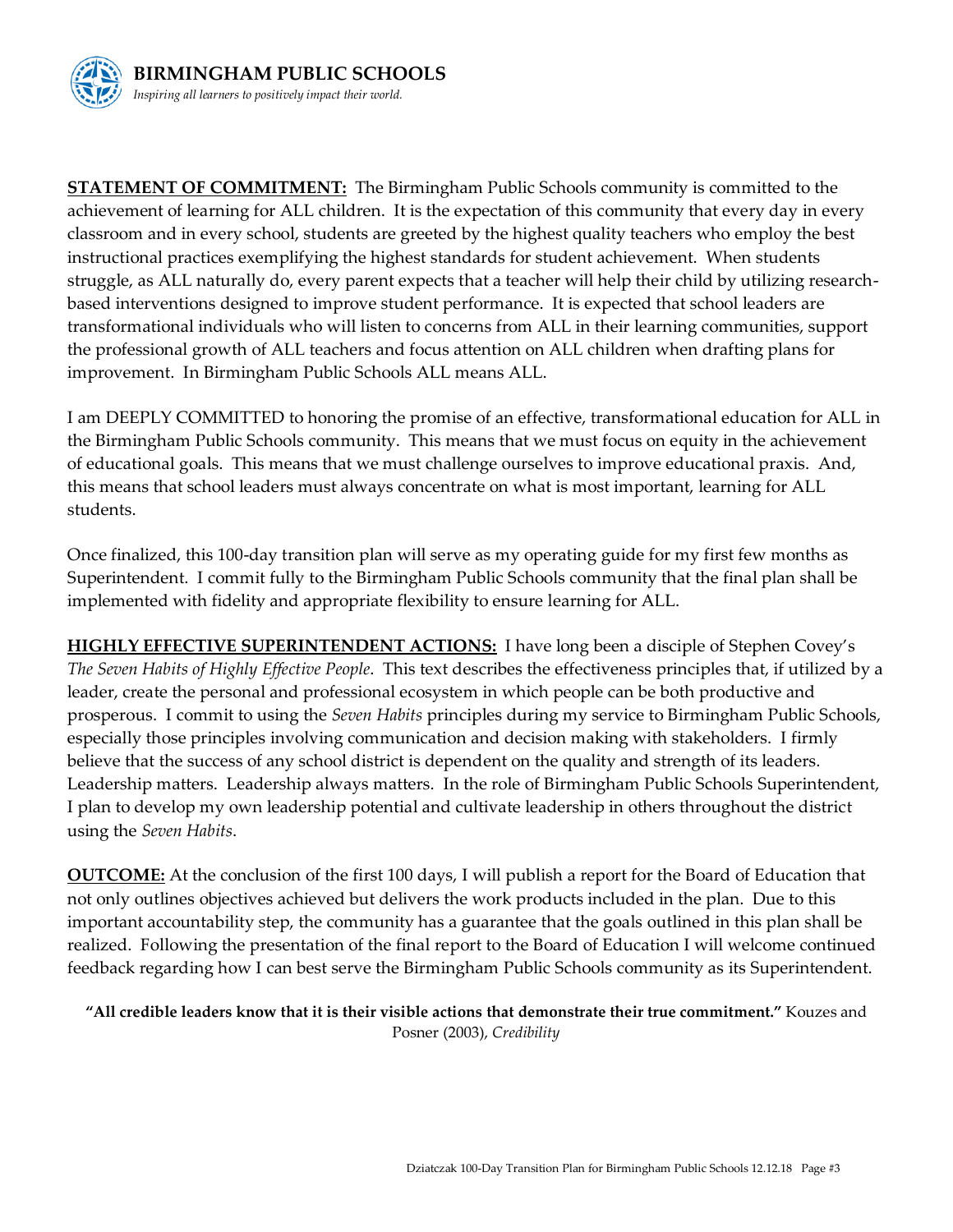

*Inspiring all learners to positively impact their world.*

**Goal #1** - Initiate highly effective governance structure featuring exemplary Board of Education - Superintendent relationship

**"It takes a group of people working together with a common purpose in an atmosphere of trust and collaboration to get extraordinary things done."** Kouzes and Posner (2010), *The Leadership Challenge*

#### **Outcomes:**

- 1. Establish cohesive governance team including Superintendent and Board of Education with unity of purpose
- 2. Build positive relationships between Superintendent and individual Board of Education Trustees and among individual Board of Education Trustees
- 3. Determine immediate organizational policy, procedure and finance needs
- 4. Establish a clear understanding of roles, responsibilities, expectations, and systems for shared accountability for the Birmingham Public Schools Governance Team
- 5. Create or affirm regular, special and emergency communication systems between the Superintendent, Executive Assistant and Board of Education Trustees
- 6. Determine action plan for review and evaluation of the Birmingham Public Schools Strategic Plan set to expire in 2018
- 7. Chart collaborative learning path of Governance Team through June 2019

#### **Specific Actions (Completion Day):**

- 1. Schedule individual meetings with all existing and future Board of Education Trustees to review Birmingham Public Schools history, accomplishments, key people, priorities, concerns, plans, land mines and vision for the District using common framework (Day 21)
- 2. Collaborate with Board of Education President on the design and scheduling of two Board of Education-Superintendent retreats (Day  $45 \&$  Day  $100$ ) – the first retreat will focus on establishing purpose and group operating norms for Board of Education-Superintendent team, and the second retreat will focus on a research-based assessment of Governance Team commitments, ideas for establishing a new Strategic Plan and review of the initial 100-Day Plan report from Superintendent
- 3. Publish expectations, Code of Ethics, commitments, rules for staff engagement and any other accountability documents created during the retreat (Day 50)
- 4. Consult with Board of Education President regarding facilitation method for two transition Board of Education-Superintendent retreats (Day 21)
- 5. Establish regular communication or meeting times with Board of Education President regarding Board of Education study session and meeting agendas (Day 21)
- 6. Determine ongoing communication method or meeting times with individual Board of Education trustees (Day 21)
- 7. Consult with new Board of Education Trustees on transition to new role and professional learning plans (Day 30)
- 8. Create and execute collaborative learning plan of Governance Team (Day 30 & Day 100)

**"Effective school boards lead as a united team with the superintendent, each from their respective roles, with strong collaboration and mutual trust."** Dervarics and Eileen O'Brien (2011), *Center for Public Education*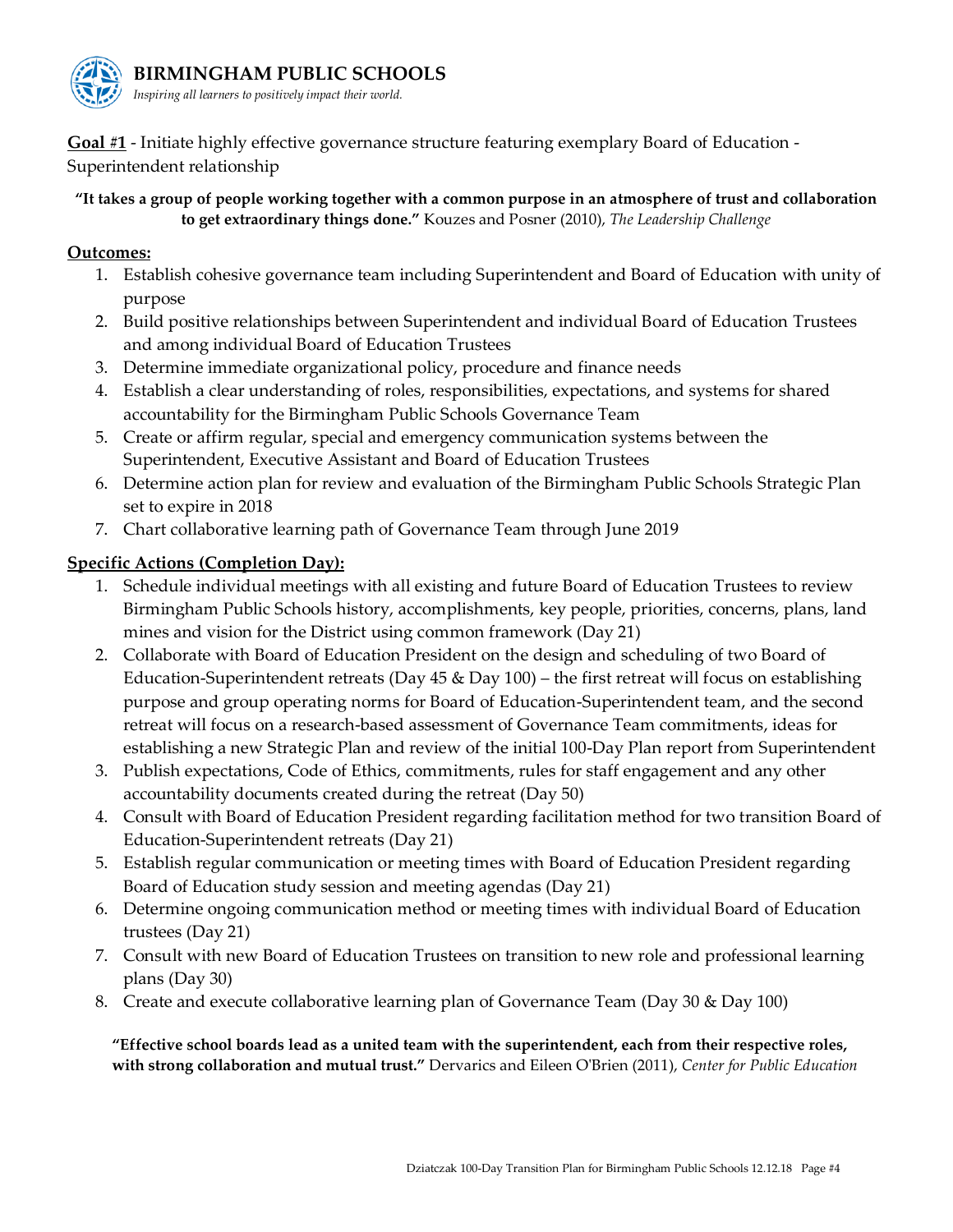

**Goal #2** – Establish clear understanding of Birmingham Public Schools current academic performance profile in order to collaborate with students, staff, Board of Education and community members regarding enhancement of academic achievement for all students

#### **"Hedgehogs see what is essential and ignore the rest."** Collins (2001), *Good to Great*

#### **Outcomes:**

- 1. Create evidence-based report of academic progress of Birmingham Public Schools students
- 2. Determine baseline student achievement data and performance characteristics
- 3. Identify initiatives, programs and methods employed to enhance academic achievement including accelerated and ameliorated learning
- 4. Articulate enhanced performance opportunities for students based on performance data
- 5. Begin to evaluate efficacy of significant, districtwide programs designed to accelerate and track student learning (ex. literacy instructional framework, interventions, diagnostic assessments, etc.)
- 6. Outline opportunities to produce curricular and instructional clarity
- 7. Begin to collaboratively imagine initiatives to bring authentic, deep learning opportunities for all students
- 8. Assess educator professional learning its and impact on student achievement

#### **Specific Actions (Completion Day):**

- 1. Schedule individual meetings with all members of the central administration team to understand current academic initiatives along with recent accomplishments, opportunities and ideas (Day 21)
- 2. Schedule individual meetings with all members of the Department of Teaching and Learning, Department of Specialized Instruction and Special Services and ESL Program Leaders to understand current initiatives along with recent accomplishments, opportunities and ideas (Day 30)
- 3. Schedule on-site meetings and classroom visits with all school leadership teams to learn about, appreciate and assess how instruction is affecting all Birmingham Public Schools students (Day 60)
- 4. Review all recently published academic reports and performance information including M-STEP, NWEA, PSAT/SAT, AP, dual enrollment and other building-level assessment data reports (Day 30)
- 5. Conduct deeper analysis of data revealed in reports to identify gaps and opportunities for groups and/or levels of students to deliver equity for Birmingham Public Schools learners (Day 90)
- 6. Review all school building improvement plans and the district improvement plan to understand the academic and affective student goals outlined by educators across the District (Day 60)
- 7. Establish calendar of participation Teaching and Learning meetings including Subject Area Leadership Teams (SALT), Curriculum Action Teams (CAT) and curriculum work groups (Day 30)
- 8. Establish and promote community input opportunities to provide feedback on successful academic programs for their students and opportunities for improvement (Day 90)
- 9. Schedule meetings with District reading specialists and elementary teachers to understand opportunities to enhance literacy teaching and learning at the elementary level (Day 60)

**"The greatest influence on student progression in learning is having highly expert, inspired and passionate teachers and school leaders working together to maximize the effect of their teaching on all students in their care."** Hattie (2015), *What Works Best in Education*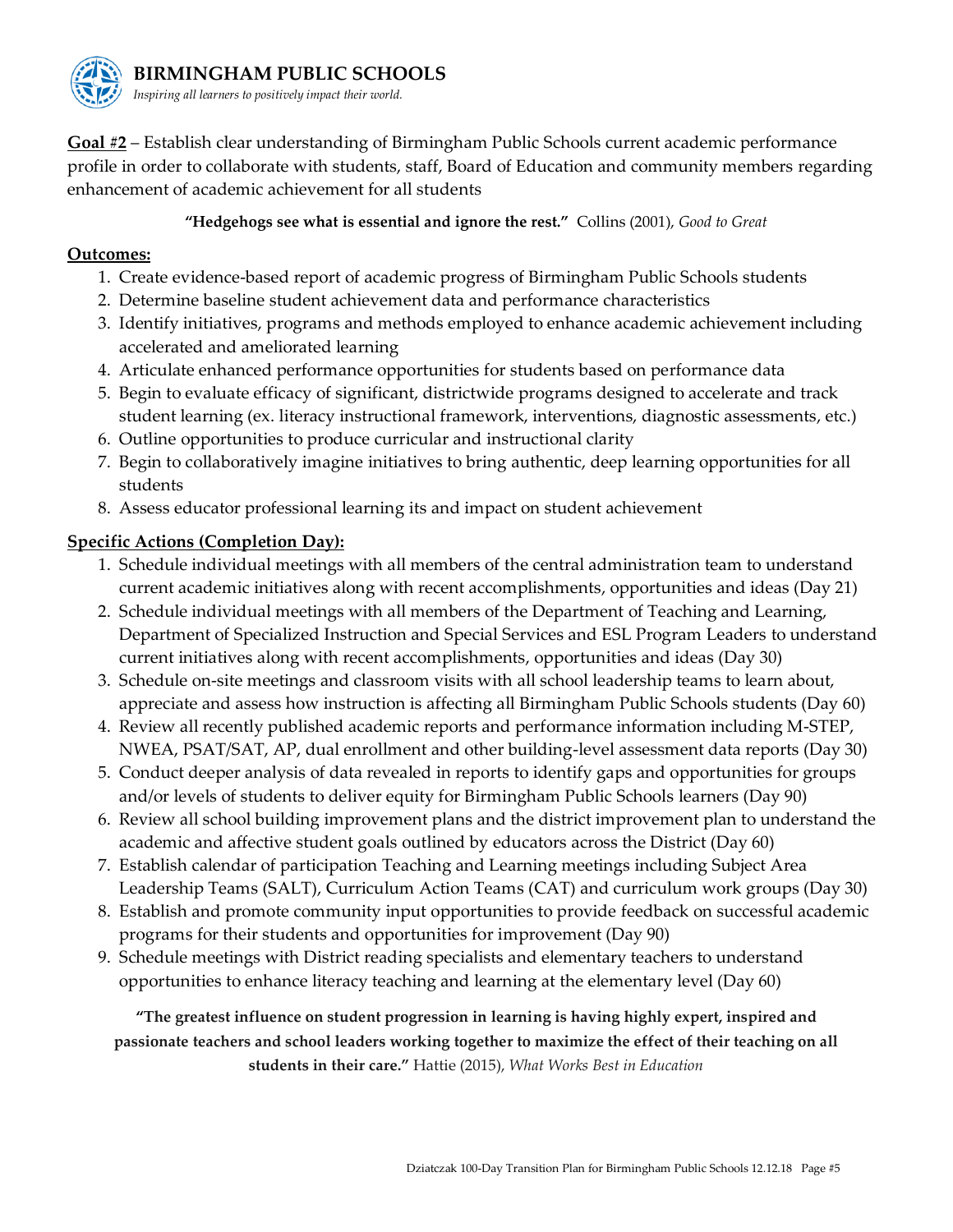

**Goal #3** – Communicate openly, transparently and effectively with the Birmingham Public Schools community to establish a high degree of credibility, promote and showcase accomplishments of the learning community and develop positive, strong relationships

#### **"It's as simple as this. When people don't unload their opinions and feel like they've been listened to, they won't really get on board."** Lencioni (2002), *[The Five Dysfunctions of a Team](https://www.goodreads.com/work/quotes/22516)*

#### **Outcomes:**

- 1. Develop keen appreciation for Birmingham Public Schools history, traditions, cultures and community expectations
- 2. Establish positive relationships with Birmingham Public Schools students, employee groups, municipality leaders and local businesses
- 3. Establish positive relationships with key Birmingham Public School support groups including but not limited to the BAAFN, BBCC, BEF, BYA, FODL, NEXT, PTO, Booster and SCP organizations
- 4. Initiate open and transparent culture of communication with Birmingham Public Schools community
- 5. Cultivate a high quality customer service orientation for all constituent engagements with central administration and staff
- 6. Develop or continue consistent communication and messaging efforts with all constituents
- 7. Plan for the development of an innovative and powerful messaging, marketing and branding campaign for Birmingham Public Schools
- 8. Create or affirm media communication protocols and connections with media representatives

#### **Specific Actions (Completion Day):**

- 1. Establish Student Superintendent Advisory Group of junior Groves, Seaholm and Lincoln Street students to inaugurate group this year and expand into the next (Day 90)
- 2. Schedule meetings with leaders of all Birmingham Public Schools community and school support groups to discuss opportunities for strengthened collaboration and impact on students (Day 45)
- 3. Consider and plan Board of Education and/or Superintendent outreach opportunities to visit schools and/or facilitate student forums for input (Day 90)
- 4. Form connections with key Birmingham Public Schools municipality civic organizations (Day 90)
- 5. Schedule meetings with leaders of all employee groups to discuss ideal working relationship and opportunities for collaboration (Day 30)
- 6. Schedule ongoing meetings with members of the Department of Communications and Family Engagement to establish iterative process of refining and developing communication methods rooted in effective messaging, marketing, and branding strategies (Day 100)
- 7. Publish weekly, Friday Superintendent's update to the learning community (First Friday)
- 8. Transition existing or form new Superintendent Twitter account (Day 7)
- 9. Establish appropriate open-door communication protocol while respecting regular lines of communication (Day 1)

**"We must be sure that what we want from our schools is precisely what we communicate - simply, clearly and persistently."** Schmoker (2018), *Focus*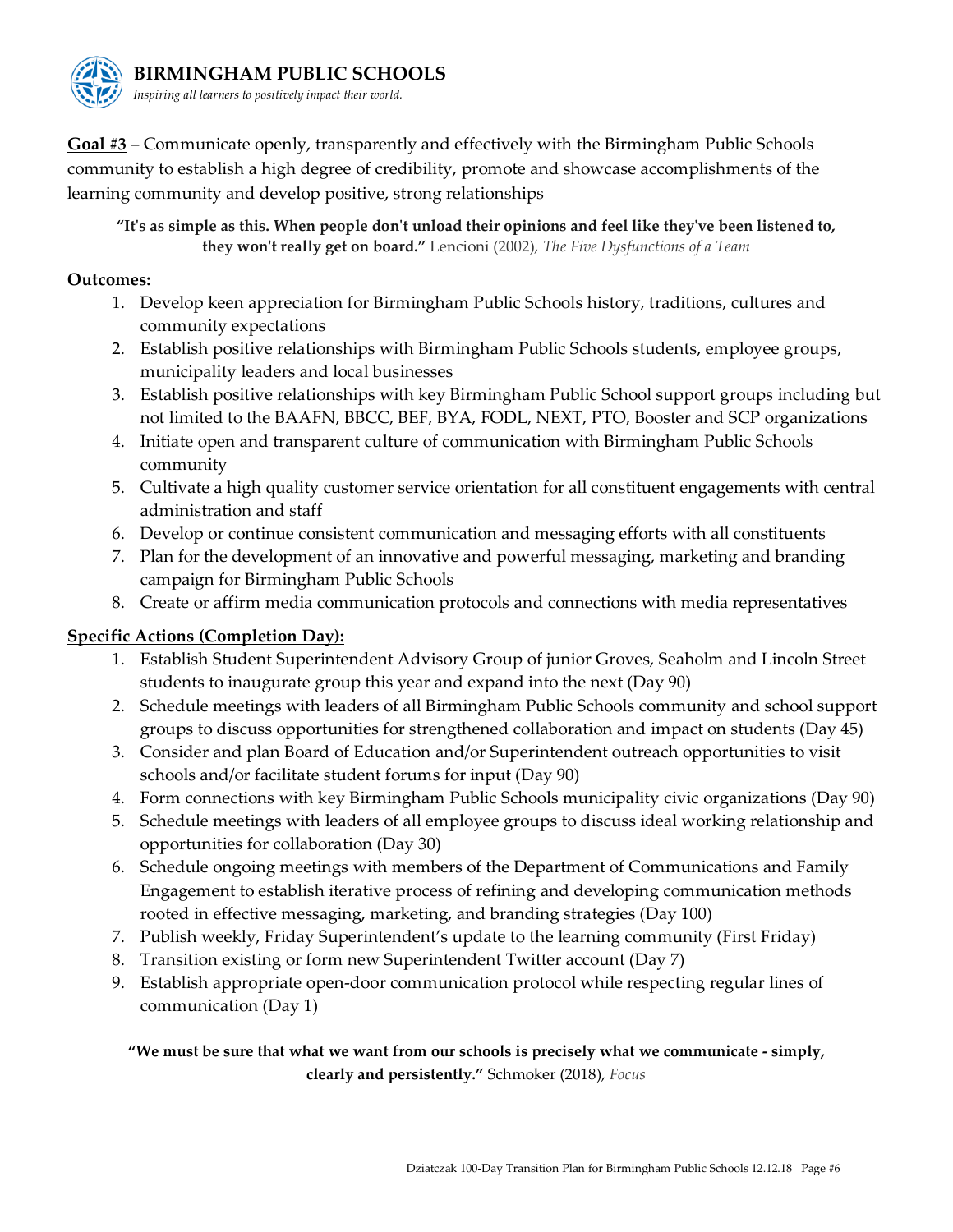

*Inspiring all learners to positively impact their world.*

**Goal #4** – Create high performance leadership teams across the organization with actions aligned to the mission, vision, core values and goals of Birmingham Public Schools

#### **"A high performance organization consistently outperforms its competition over long periods of time because of the link between high performance teams and individual behavioral change."** Katzenbach and Smith (2015), *The Wisdom of Teams*

#### **Outcomes:**

- 1. Develop leadership teams across Birmingham Public Schools united in purpose and driven by passion to achieve excellence for all students
- 2. Collaboratively imagine the next iteration of Birmingham Public Schools improvements rooted in the professional dreams of constituents and leaders
- 3. Clarify roles and responsibilities for central administration team and provide motivation to ask questions, clarify actions and ensure accountability to professional commitments
- 4. Create purpose and group operating norms with central administration team
- 5. Understand leadership goals in place for the 2018-2019 academic year
- 6. Clearly define operational norms for central administration team engagement with Board of Education – Superintendent Governance Team including communication, agendas, reports, requests, resolutions and concerns
- 7. Collaborate on learning for relevant administrative teams consistent with District core values
- 8. Establish process for establishing District calendar and central administration team calendars

#### **Specific Actions (Completion Day):**

- 1. Facilitate Birmingham Public Schools unfinished statement "Dream" exercise with all constituents to inspire a new vision for the District (Ongoing)
- 2. Review publications related to organizational leadership including organizational charts, handbooks, administrative procedures and policies (Day 30)
- 3. Schedule individual meetings with all members of the central administration team to understand leadership goals in place for current school year (Day 21)
- 4. Schedule individual meetings with individual school leadership teams to solicit feedback on effective central administration team and district leadership support (Day 60)
- 5. Establish regular, individual meeting times with central administration team members (Day 21)
- 6. Establish or confirm administrative meeting dates, times and locations through end of year (Day 7)
- 7. Plan central administration team purpose and group norms clarification meeting (Day 30)
- 8. Establish central administration team collective "Wildly Important Goal" (WIG) that when executed faithfully will make a significant, positive difference on the organization (Day 45)
- 9. Publish and review expectations for central administration team work with Board of Education Superintendent Governance Team immediately after first retreat (Day 45)
- 10. Regularly review and assess adherence to central administration team norms and report on collective commitments toward achievement of WIG (Ongoing)

**"School leaders can have a profound effect on the achievement of students in their schools."** Marzano, McNulty & Waters (2005), *School Leadership That Works*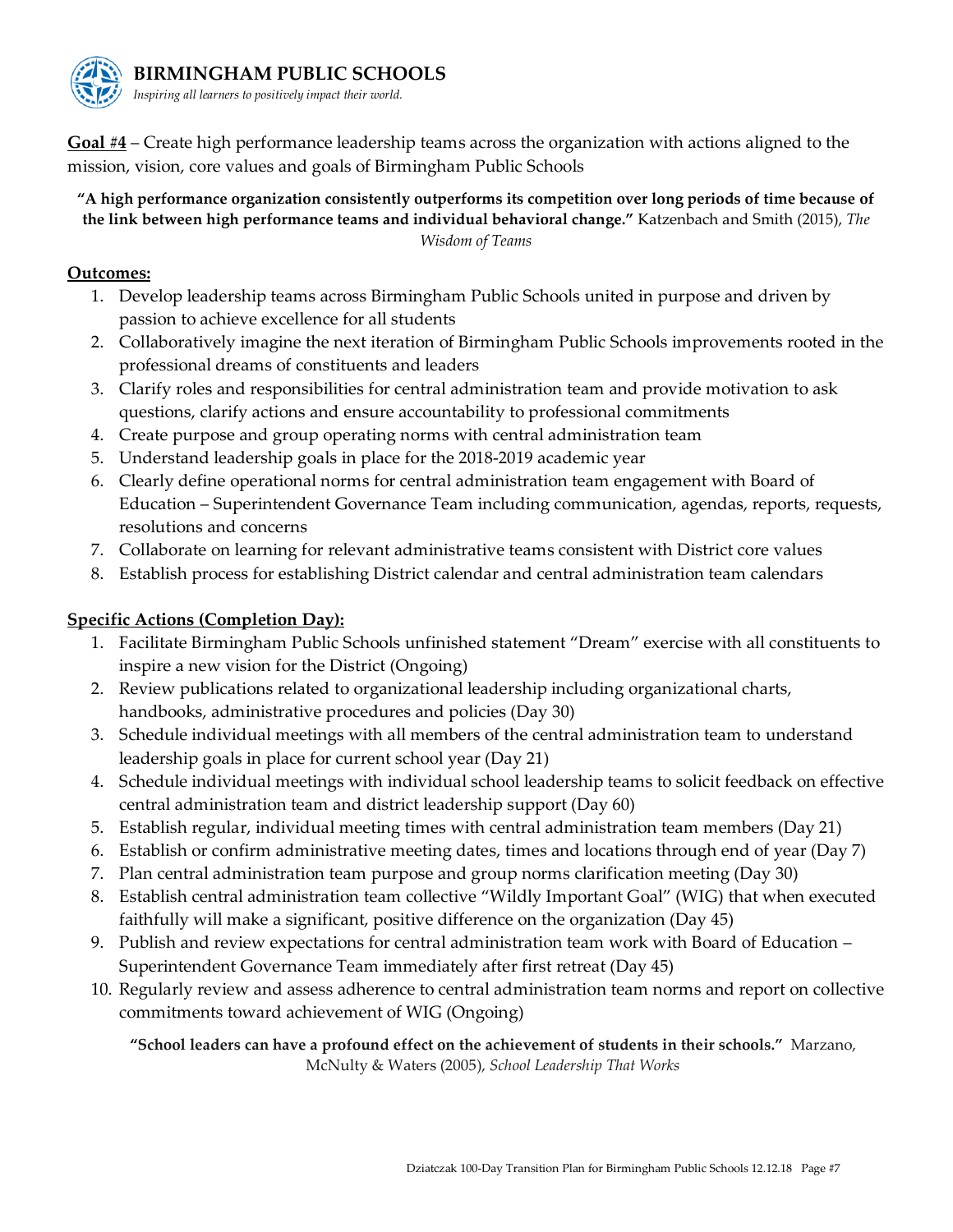

**BIRMINGHAM PUBLIC SCHOOLS**

*Inspiring all learners to positively impact their world.*

**Goal #5** – Provide effective leadership for key District support departments including Human Resources, Business Services, Facilities and Technology in order to best serve student, staff, and family needs

**"An enterprise that is constantly exploring new horizons is likely to have a competitive advantage in attracting and attaining talent."** Hamel (2012), *What Matters Now*

#### **Outcomes:**

- 1. Develop understanding of goals and major initiatives of each department
- 2. Outline critical changes in queue for future consideration and implementation
- 3. Ensure resource allocation is aligned to critical District needs and goals
- 4. Establish importance of efficacy in support role for the advancement of teaching and learning in Birmingham Public Schools
- 5. Assess operational efficiency in each department
- 6. Assess employee engagement through the lens of recruitment, retention and growth
- 7. Collaborate with Board of Education and District leadership to begin to build overall strategy to address budget deficit with quality stakeholder input

#### **Specific Actions (Completion Day):**

- 1. Schedule individual meetings with leaders of each department to understand goals, initiatives and plans in progress for current school year (Day 30)
- 2. Attend a regular department meeting of each support branch to open dialogue about enhanced function and support needed from central administration team (Day 75)
- 3. Hold special meeting with Assistant Superintendent of Business Services focused on the budget deficit to assess current status of contributions from general operating structural deficit and revenue loss from non-homestead property millage rollback or loss of enrollment (Day 30)
- 4. Hold special enrollment meeting with Deputy Superintendent and related staff members focused on the history of enrollment in the District, analysis of past enrollment projection accuracy and analysis/development of school enrollment heat map in order to outline potential concerns and opportunities for the 2019-2020 academic year (Day 50)
- 5. Hold special meeting with Deputy Superintendent and Assistant Superintendent for Human Resources to understand current teacher FTE allocation by building, grade level, and department to understand staffing allocations across District (Day 50)
- 6. Schedule tours of current building projects and potential needs with members of the Facilities Leadership Team (Day 75)
- 7. Collaborate with Board of Education President to schedule and plan budget study session/retreat in winter to outline plan for collaborative approach to reducing deficit (Day 45)
- 8. Collaborate with Board of Education President to schedule and plan budget study session/retreat in early spring to discuss Michigan school finance landscape and establish budget assumptions for 2019-2020 academic year (Day 75)

**"As we think about efficiency and effectiveness (in the use of resources to improve student engagement and learning), clearly the starting point needs to be making sure that the district and/or every school is explicitly clear about its mission."** Gendron and Faherty (ND), *Managing Resources to Focus on Student Performance*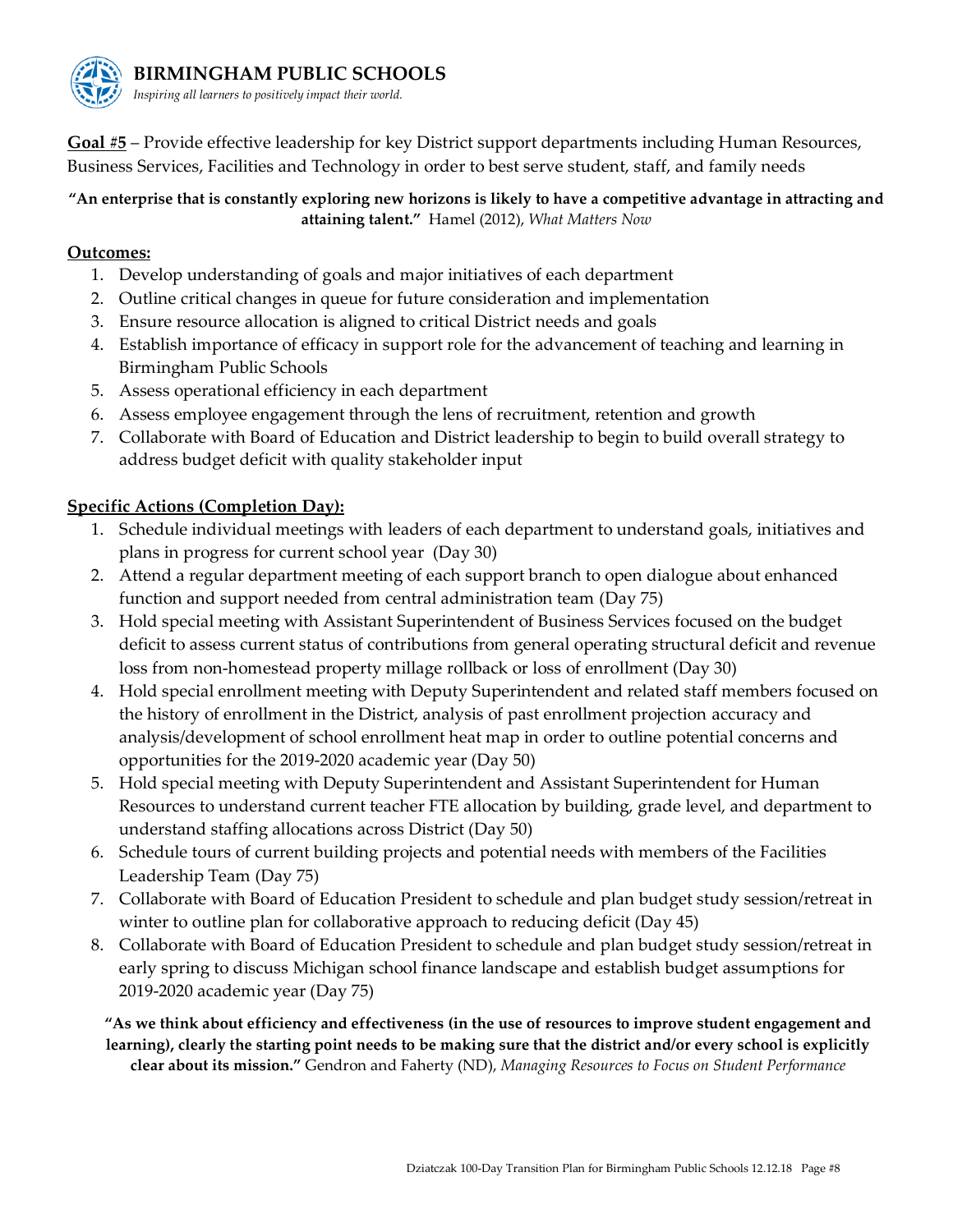

**BIRMINGHAM PUBLIC SCHOOLS**

*Inspiring all learners to positively impact their world.*

**Goal #6** – Further commitment of Birmingham Public Schools toward achievement of Diversity and Inclusion (D&I) Strategic Plan, Culturally Responsive Teaching (CRT) Professional Learning Plan and implementation of high quality Character Education (CE) to enhance student achievement for all learners

**"Character education teaches the habits of thought and deed that help people live and work together as families, friends, neighbors, communities and nations. It enables students and adults in a school community to understand, care about and act on core ethical values such as respect, justice, civic virtue and citizenship, and responsibility for self and others."** U.S.D.E. (2005), *Character Education, Our Shared Responsibility*

#### **Outcomes:**

- 1. Identify key measures used to gauge progress toward Character Education and Diversity and Inclusion goals including key student performance indicators
- 2. Reinforce importance of Character Education and Diversity and Inclusion initiatives to constituents of Birmingham Public Schools
- 3. Build positive relationships with Steering Committee members and community members serving on the Diversity Committee
- 4. Develop report related to achievement of Diversity and Inclusion and Culturally Responsive Teaching implementation plans
- 5. Appreciate efforts of students, staff and community members toward achievement of goals designed to uplift student achievement for all
- 6. Engage students in the achievement of equity for all in classrooms and extracurricular endeavors
- 7. Begin development of plans for future Character Education and Diversity and Inclusion initiatives beyond the expiration of the District Strategic Plan and the Diversity Strategic Plans

#### **Specific Actions (Completion Day):**

- 1. Schedule individual meeting with Director of Character Education, Diversity and Equity to review leadership goals and progress toward implementation of Character Education and Diversity goals (Day 30)
- 2. Include references to importance of Character Education and Diversity and Inclusion in key District communications (Ongoing)
- 3. Schedule opportunities to attend and participate in Diversity Committee work during introduction to Birmingham Public Schools (Day 30)
- 4. Include Character Education and Diversity and Inclusion in discussions with inaugural Superintendent Student Advisory Group (Day 90)
- 5. Discuss Character Education with school leadership teams and central administration team to define opportunities for continued District progress (Day 60)
- 6. Produce report outlining progress toward achievement of Character Education, Diversity and Inclusion and Culturally Responsive Teaching goals including significant accomplishments and opportunities for further development (Day 90)
- 7. Assess impact of CE, D&I and CRT programs on school climate, culture and achievement (Day 90)

**"Caring is a value and mission of utmost importance to most teachers and is a fundamental tenet of culturally responsive teaching."** Gay (2010), *Culturally Responsive Teaching*